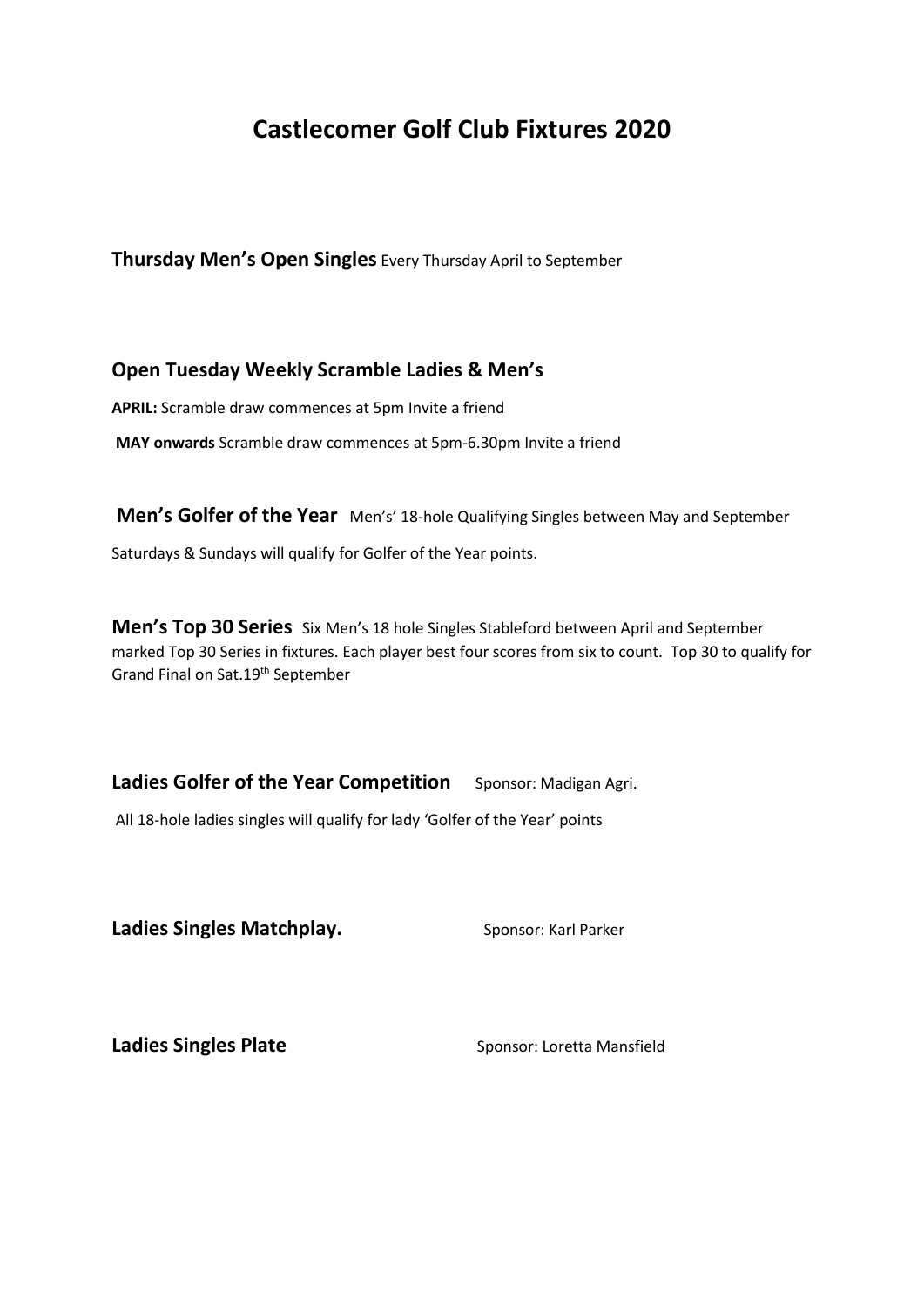## **March**

**Sun 8** Joint Captains Drive-In (Team Event) See notice board for details. **Sat/Sun. 14/15** Open 2 Person Team Event (any combination) Ladies Scotch Foursomes High Low (Sunday 15th (11.30am‐1pm) **Tues 17** Men's 18h Open Singles **Sat/Sun 21/22** Men's 18h Open Singles Ladies 18h Singles **Sat 28/ Sun 29** Men's 18h Open Singles Ladies 18h Singles

**Sun 29** 1<sup>st</sup> Qualifying Round of Club Mixed

## **April**

**Sat/Sun 4/5** Men's 18h Open Singles Ladies 18h Singles Sponsor **Fri 10** Men's 18h Easter Open Singles **Sat/Sun. 11/12** Open 2 Person Team Event (Any Combination) **Mon 13** Men's 18h Easter Open Singles **Sat/Sun. 18/19** Men's 18 Hole Open Singles (Top 30 Series) Sponsor: Buggy Property Partners, Kilkenny & Portlaoise Ladies 18h Singles Sponsor Top Class Engineering **Sat/Sun 25/26** Men's 18h Open Singles Valerie Doyle Ladies 18h Singles Sponsor Walton Floors **Sun 26** 2nd Qualifying Round of Club Mixed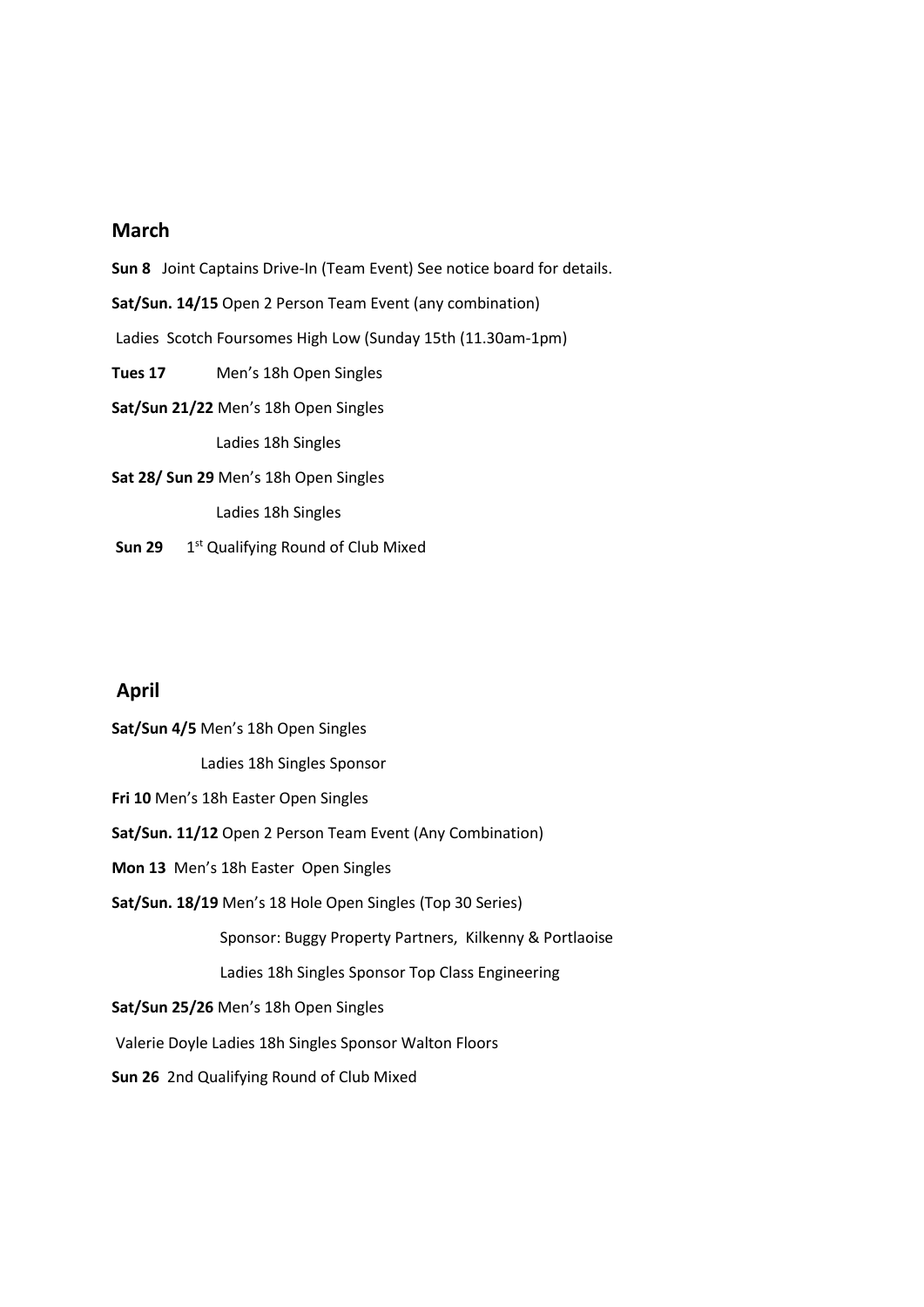#### **May**

**Sat/Sun 2/3** Men's Open Fourball (Holmpatrick Cup Qualifier)

Ladies Australian Spoons Foursomes

**Mon 4** Men's 18h Open Singles

**Fri/ Sat/ Sun 8/9/10** Open 4 Team Championship – Team Event (Any combination)

**Sat/Sun 16/17** Men's 18h Open Singles

Vice Captain's Prize to Ladies 18h singles Sponsor John Lacey

**Sat/Sun. 23/24** Men's 18h Open Singles

Ladies Peugeot Qualifier Foursomes (Different Partners)

**Sat/Sun 30/31** Open 3 Person Team Event (any combination) Sponsor John Dwyer Golf

#### **June**

**Mon.1** Men's 18h Open Singles

**Sat/Sun 6/7** Men's 18h Open Singles

Ladies 18h Singles Sponsor Reidy / Foley Solicitors

**Sat/Sun. 13/14** Men's 18h Open Singles (Donal McInerney Memorial) (Top 30 Series)

Sponsor: McInerney Family

Ladies 18h Singles ‐ Sponsor Harrington's Pharmacy

**Sat/Sun. 20/21** Men's 18h Open Singles

Ladies 18h Singles Sponsor Topline Phelan's Hardware

**Sat/Sun. 27/28** Men's 18h Open Singles (Top 30 Series)

Sponsor Holohan's: Newsagents, Castlecomer

Ladies Granard Cup Foursomes

### **July**

**Sat/Sun 4 / 5** Men's 18h Open Singles (Top 30 Series) Sponsor: Langton House Hotel, Kilkenny Ladies 18h singles

**Tues 7** Ladies Captain's Prize Day 1 Sponsor Pat Gannon

**Sat 11** Ladies Captain's Prize Day 2 Sponsor Eileen Healy

**Sun 12** Men's Open Singles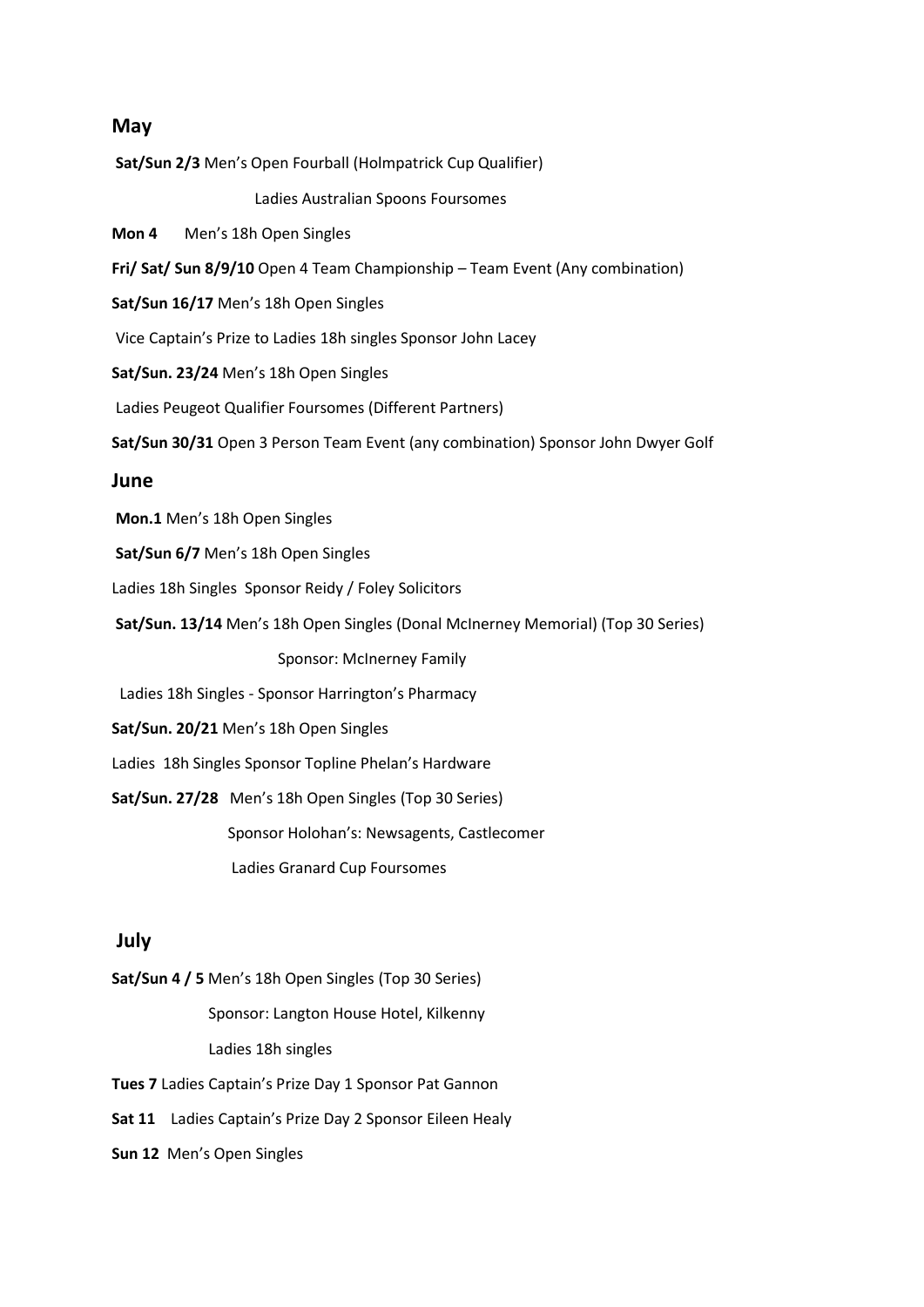**Sat/Sun. 18/19** Men's Junior & Intermediate Scratch Cups Sponsor Colgan Sports & Golf Ladies 18h Singles Sponsor Quirke's Pharmacy **Sat 27 to Sun Aug. 4** OPEN WEEK

#### **August**

**Sat. July 25 to Sun Aug.2** OPEN WEEK **Sat/Sun. 8/9** Men's Captain's Prize Day 1 Sponsor Paddy Coady Fuels Ladies 18h Singles Sponsor P B Haulage **Sat. 15** Men's Captain's Prize Day 2 Sponsor Sean Scanlan **Sun 16** Ladies 18h Singles **Sat/Sun**. **22/23** Men's 18h Open Singles Ladies 18h Singles – Dick Dooley Butchers **Sat/ Sun 29/ 30** Men's 18h Open Singles (Top 30) Sponsor: Compass Physio & Barrett Foot Care Castlecomer Ladies 18h Singles Sponsor Ned Kelly Motors

## **September**

- **Sat/Sun. 5/6** President's Prize (Mens & Ladies) Sponsor Jimmy Byrne
- **Sat/Sun 12/13** Men's 18h Open Singles (Top 30)

Sponsor Keane: Transport, Castlecomer

Ladies 18h Singles Sponsor Super Valu Ballyragget

**Sat. 19** Top 30 Series Singles Final

Sponsor: Dunreidy Engineering Ltd, Kilkenny

**Sat/Sun. 19/20** Men's 18h Open Singles

Ladies 18h Singles

**Sat/Sun 26/27** Open 2 Person Team Event (Any Combination) Sponsor: Jones Oil Kilkenny

## **October**

**Sat/Sun. 3/4** Men's 18h Open Singles

Ladies 18 h Singles

**Sat/Sun. 10/11** 3 Person Team Team Event (any combination)